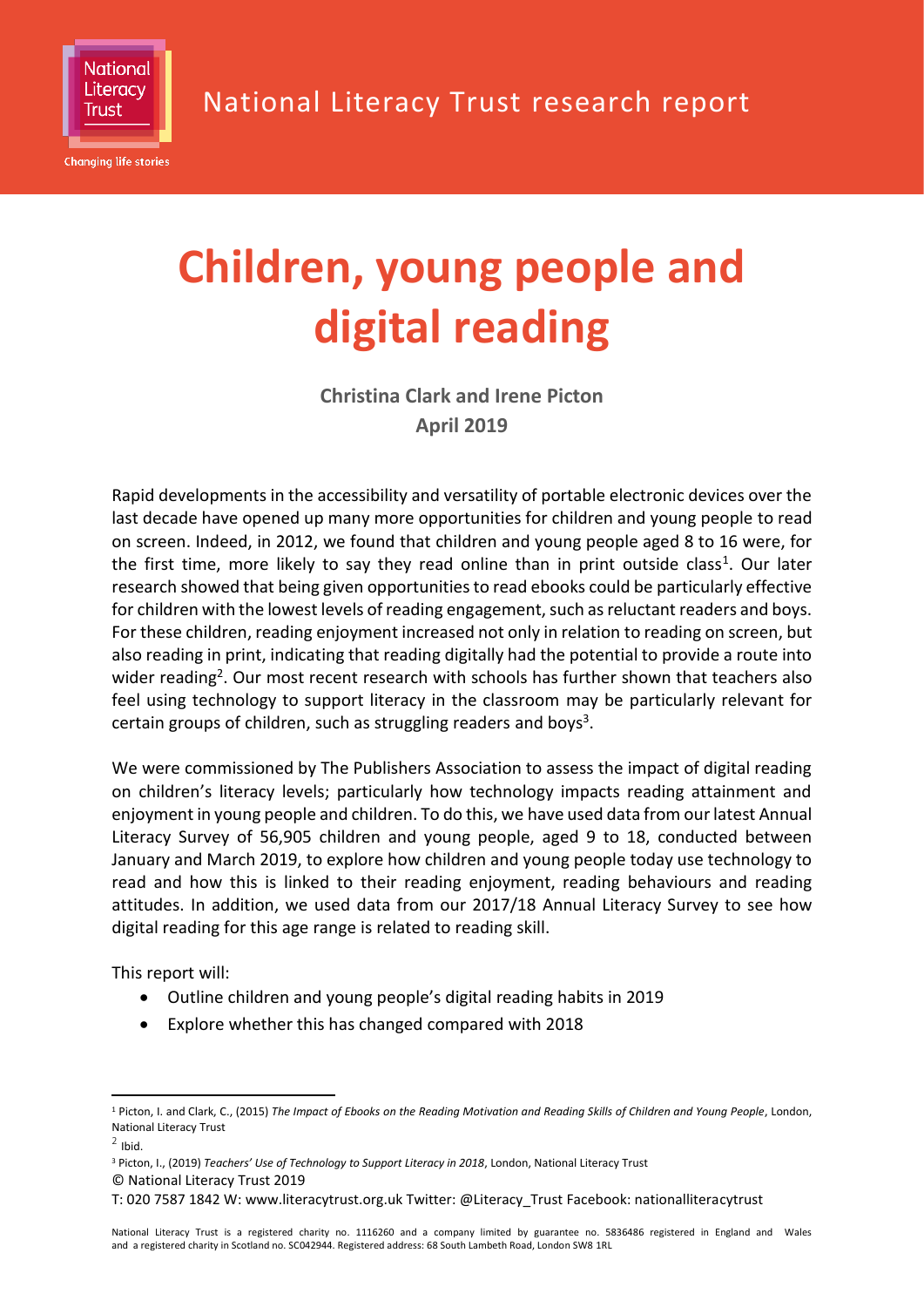- Outline which groups of pupils, in terms of demographics (gender, age and free school meal uptake), are most likely to engage in digital reading
- Explore the benefits of reading digitally by considering links with reading enjoyment, reading attitudes, and wider reading behaviours.

# **Key findings**

One of the strongest emerging themes is that children and young people who are engaged with reading, i.e. who are good readers, who enjoy reading, who read daily and who think positively about reading are more likely to **read both on paper and on screen** than their peers who have low engagement with reading. While most children and young people predominantly interact with different materials in print form, those who have low reading engagement are more likely than those with high reading engagement to consume those materials on screen. This in turn might provide opportunities to better engage them with reading in the future.

More findings include:

**Reading format and reading material**

- **Print is the dominant reading format** for most children and young people aged 9 to 18 who took part in our survey in 2019. More children and young people aged 9 to 18 say that they read fiction (54.6%), non-fiction (45.0%), comics (27.3%), magazines (31.3%) and poems (21.5%) on paper rather than on screen. However, song lyrics (56.1%) and news (32.1%) were more likely to be read on screen than on paper.
- There was a **small rise** in the number of children and young people aged 9 to 18 who **read fiction** (0.5 percentage points)**, non-fiction** (0.7 percentage points) and **comics**  (0.7 percentage points) digitally in 2019 compared with 2017/18.
- While a higher percentage of children and young people aged 9 to 18 now read digitally than a year ago, their reading continues to be fairly **dichotomous**: either on paper only or, to a lesser extent, on screen only.

#### **Reading format and demographics**

- With the exception of poems, older pupils (aged 14 to 18) are more likely to engage with reading on screen than younger pupils (aged 8 to 14), regardless of the material. Younger pupils are more likely to engage with a variety of materials on paper.
- While girls are more likely than boys to read a greater number of materials both on paper and on screen, similar percentages of boys and girls say that they read particular materials either on paper only, on screen only or both.
- Boys with the lowest levels of reading engagement are more likely to read a range of materials on screen compared with boys who are more engaged readers. For example, **disengaged boy readers** are more than twice as likely to say that they read fiction on screen as their more engaged peers (25.4% vs 9.8%).
- Pupils who receive **free schools meals** (FSM), our proxy measure of socioeconomic disadvantage, are slightly more likely than their peers who don't receive free school meals to read a variety of materials on screen. For example, 1 in 4 (24.3%) FSM pupils say that they read fiction on screen compared with 1 in 6 (16.3%) non-FSM pupils.

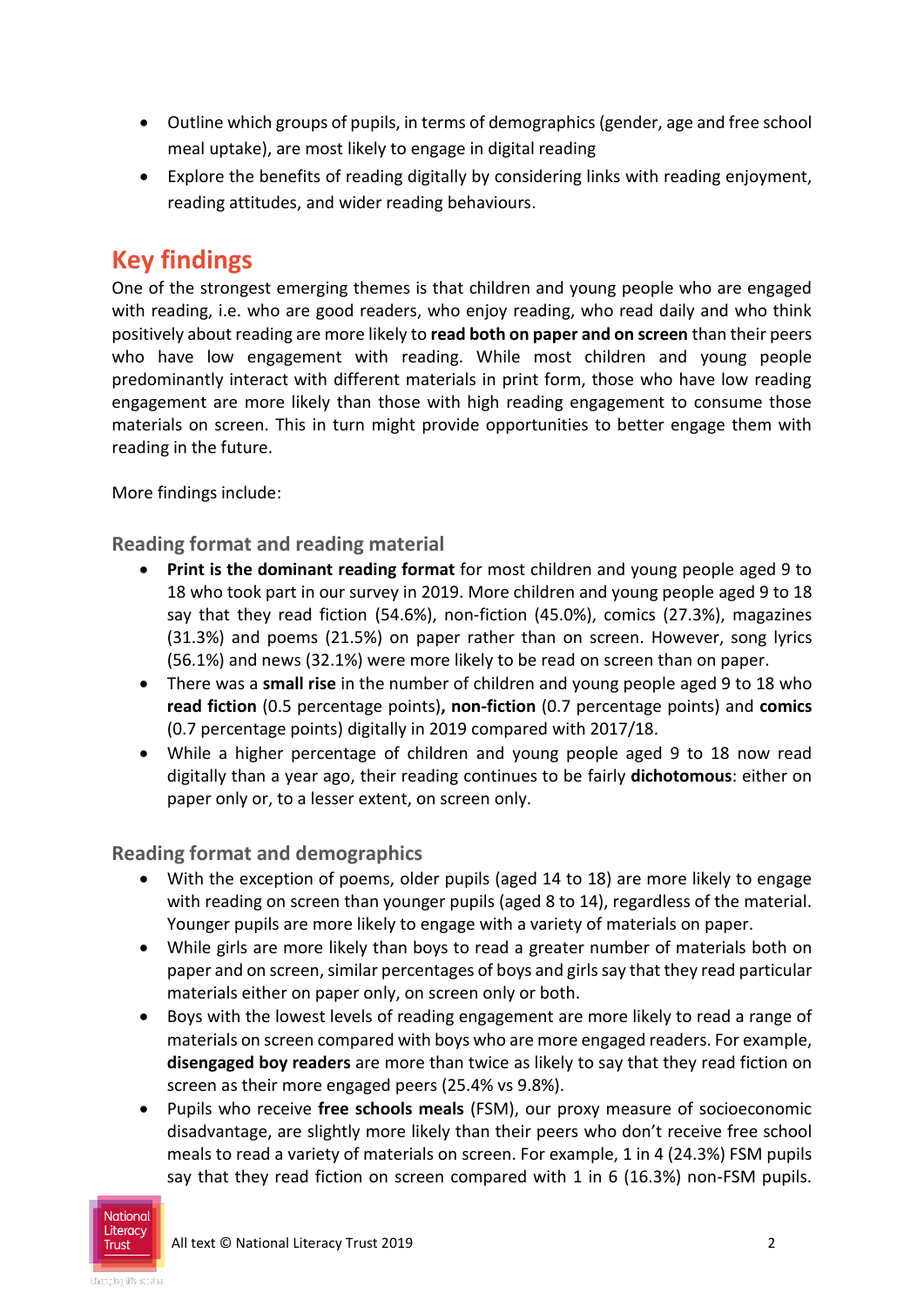Conversely, with the exception of poems, non-FSM pupils are more likely to engage with a variety of materials on paper. For example, 3 in 4 (73.5%) non-FSM pupils say that they read non-fiction in print compared with 7 in 10 (67.1%) FSM pupils.

#### **Reading format and reading attainment**

- Those who read below the level expected for their age are more likely to read a range of materials on screen than their peers who read at or above the level expected for their age. For example, over twice as many children and young people who read below their expected level say that they read poems on screen compared with their peers who read above the expected level for their age (37.5% vs 15.0%).
- Conversely, those who read above the expected level for their age are more likely to read a wide range of materials **both in print and on screen** than their peers who read below their expected level. For example, twice as many children and young people aged 9 to 18 who read above the level expected for their age read fiction both in print and on screen compared with those who read below their expected level (23.8% vs 12.9%).

**Reading format and reading enjoyment, behaviour and attitudes**

- Children and young people aged 9 to 18 who have high **reading engagement** are less likely to read on screen only and more likely to read both on paper and on screen than those who have low reading engagement. For example, over twice as many children and young people with low reading engagement read fiction on screen compared with those who have high reading engagement (28.2% vs 11.4%). Conversely, nearly three times as many children and young people who have high reading engagement say that they read fiction both on screen and in print compared with those who have low reading engagement (18.7% vs 6.9%).
- Children and young people aged 9 to 18 who **enjoy reading** are more likely to say that they read a range of materials both on paper and on screen. For example, twice as many children and young people who enjoy reading read fiction across both media compared with children who don't enjoy reading (15.9% vs 8.2%). Children with the lowest levels of reading enjoyment are most likely to report reading on screen only. For example, 23.1% of those who don't enjoy reading read fiction on screen versus 14.8% of those who enjoy reading.
- Children and young people aged 9 to 18 who don't **read daily** are much more likely to say that they read a range of materials on screen only, while those who read daily are more likely to say that they read a range of materials on screen as well as in print. For example, 28.1% of those who read less often than daily read comics on screen compared with 20.1% of those who read daily.
- Children and young people aged 9 to 18 with the lowest levels of **reading confidence** are more likely to read a variety of materials on screen than those with average or high reading confidence. For example, 23.3% of those who have low reading confidence read fiction on screen compared with 15% of their peers who have high reading confidence. By contrast, those with high reading confidence are generally more likely to read a range of materials both on paper and on screen. For example, nearly twice as many children and young people with high reading confidence say that

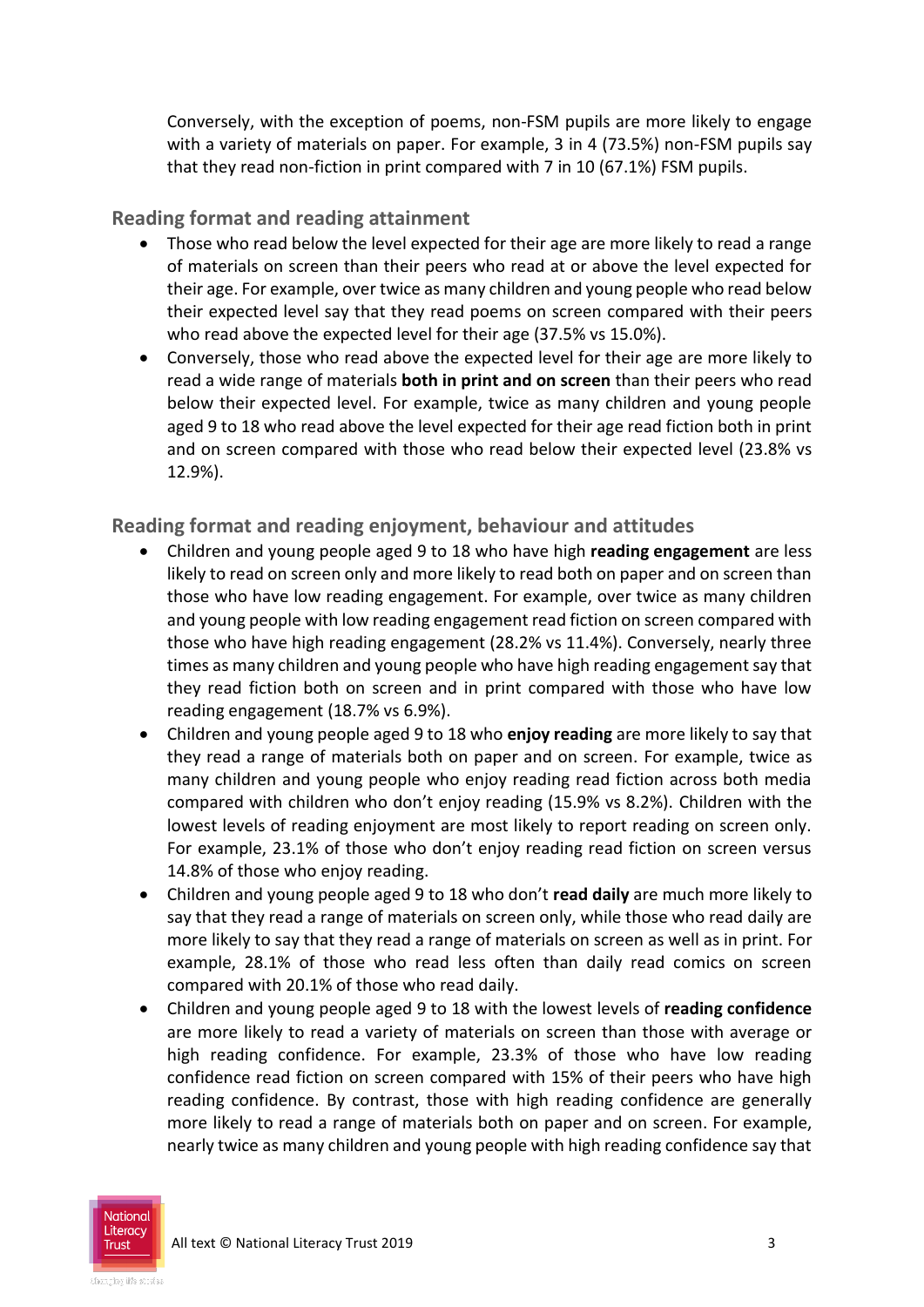they read fiction on screen as well as in print compared with their peers with low reading confidence (16.9% vs 9.3%).

 Children and young people aged 9 to 18 who have poor **reading attitudes** are more likely to read a range of materials on screen compared with their peers who have average or positive reading attitudes. For example, twice as many children and young people with poor reading attitudes say that they read fiction on screen compared with their peers who have positive reading attitudes (25.6% vs 11.7%). Conversely, those who have good reading attitudes are more likely to read a range of materials both on screen and on paper. For example, twice as many children and young people who have positive reading attitudes say that they read fiction both on screen and on paper compared with their peers who have poor reading attitudes (16.9% vs 7.5%).

While most of the reading done by children and young people in 2019 is still paper-based, **reading both on paper and on screen is associated with higher reading attainment and reading engagement.** This may simply reflect that the most engaged, frequent and confident readers, and those with the highest levels of reading attainment, are those most likely to seek reading materials across a range of formats. Nevertheless, it may also suggest that offering children and young people the opportunity to read not just a wide range of materials but also to access them through different formats may hold benefits not just for those children less engaged by print reading but potentially for all readers.

Indeed, those pupils who receive FSMs and those who have low reading engagement are more likely than those who don't receive FSMs and those with high reading engagement to access reading materials on screen. We also know that technology that is used supportively can provide effective opportunities to introduce them to the wider world of reading. It is therefore important to consider how best to support all readers, whatever their preferred reading format and socioeconomic background.

## **Children and young people: reading format, reading material and reading frequency**

Since 2005, our Annual Literacy Survey has asked children and young people what types of materials they read in their free time. In 2017, in order to better understand children and young people's reading habits in an increasingly digital world, we started asking whether they read certain materials on paper and/or on screen.

As can be seen in **Figure 1**, print is the dominant format for most children and young people's reading in 2019. More children and young people aged 9 to 18 (n = 56,905) say that they read fiction, non-fiction, comics, magazines and poems on paper than on screen. However, song lyrics and news were more likely to be read on screen than on paper.

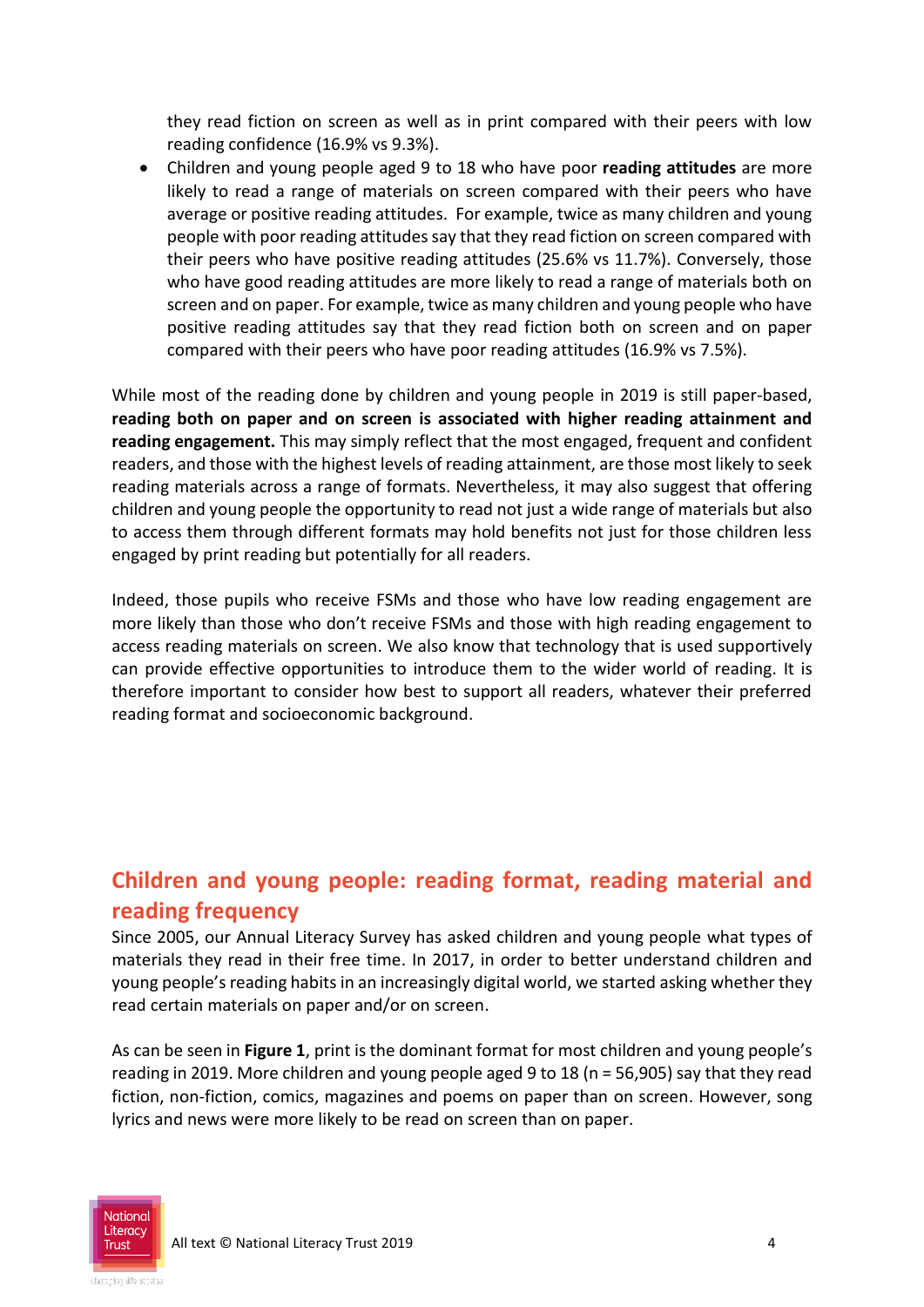

**Figure 1: Materials read either on screen or on paper outside school at least once a month in 2019 by children and young people aged 9 to 18**

On average, children and young people aged 9 to 18 read 2.17 (SD = 1.31) materials on screen in their free time at least once a month in 2019, compared with 2.82 (SD = 1.49) materials in print. Notably, while the reading of most materials across both formats declined between 2017/18 and 2019, there was a small rise in the number of children and young people who read fiction, non-fiction and comics digitally compared to the year before (see **Figure 2)**.





While a higher percentage of children and young people now read digitally than a year ago, their reading continues to be relatively dichotomous: either on paper only or, to a lesser extent, on screen only. Very few of those aged 9 to 18 actually read in both formats (see

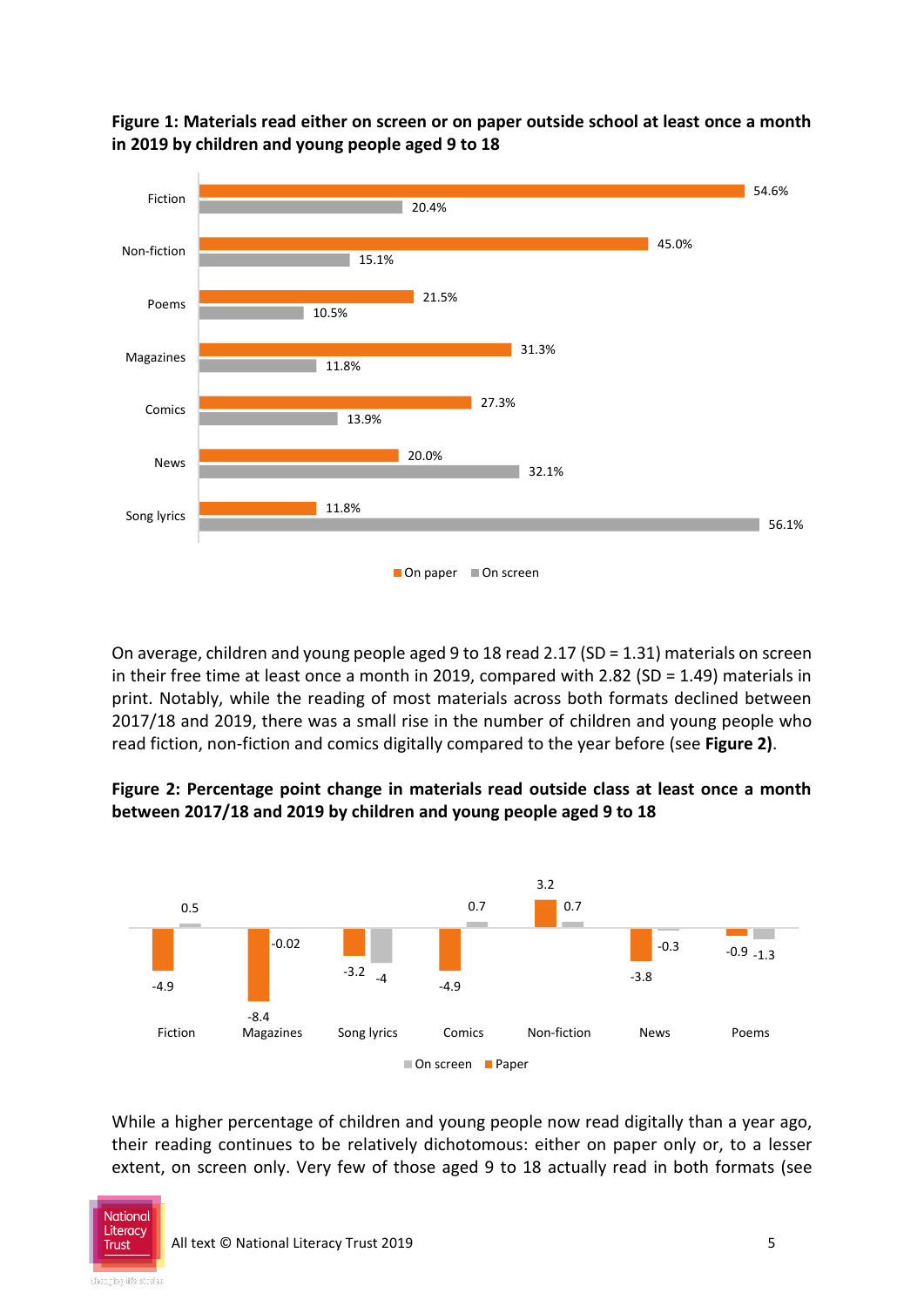**Figure 3**). Fiction was the material most likely to be read in both print and on screen, but just 13% say they read in this way.



**Figure 3: Materials read either on paper, on screen or in both formats outside school by children and young people aged 9 to 18**

## **Who is most likely to read digitally?**

#### **Reading format and age group**

**Figure 4** outlines the level of engagement children and young people have with different reading formats depending on their age. It shows that reading on screen is inversely related to age, with more young people aged 14 to 18 than aged 9 to 14 saying that they read a range of materials on screen. They are also more likely to say that they read across both formats, with the exception of song lyrics.

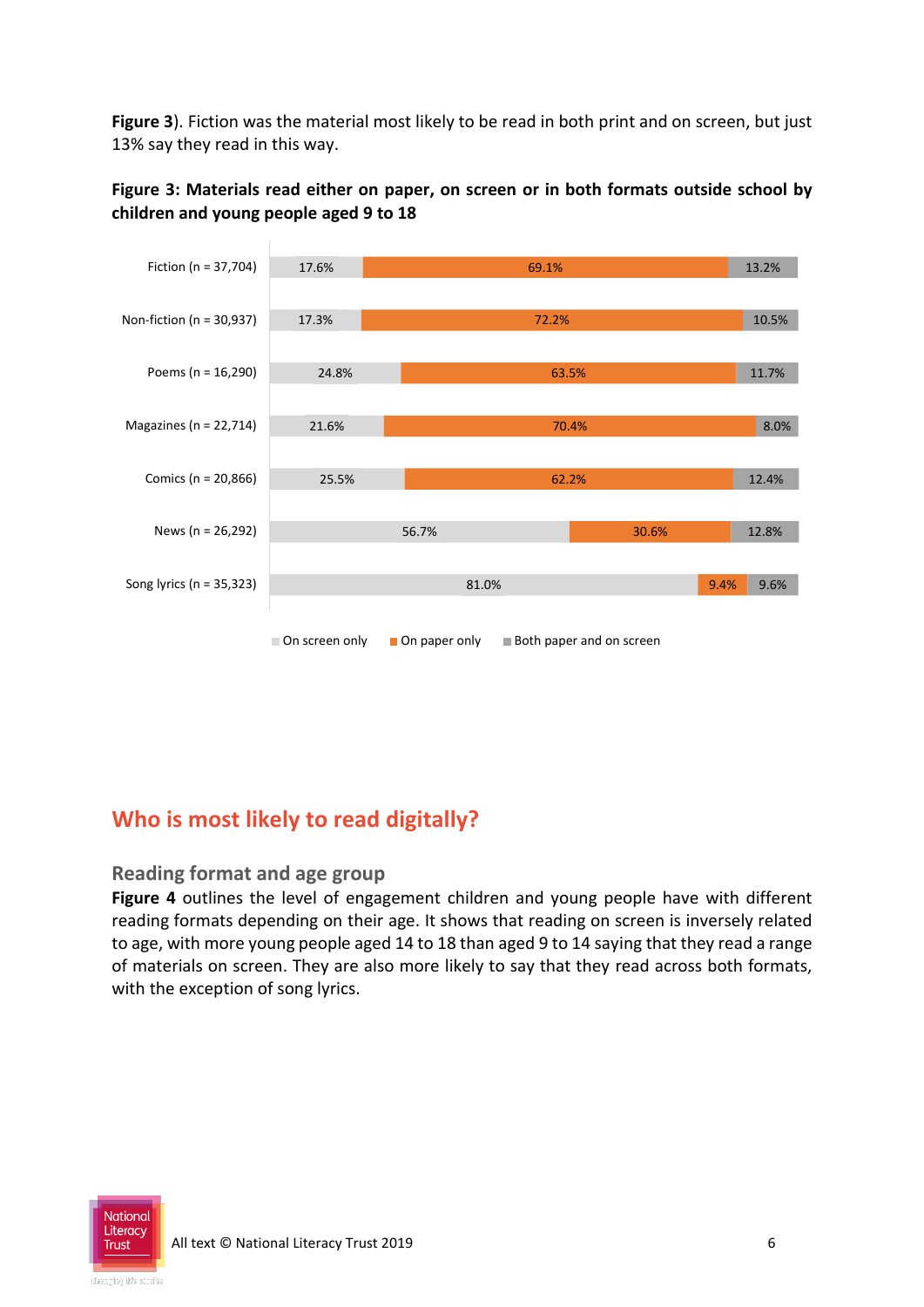

**Figure 4: Reading format and reading material by age group for children and young people aged 9 to 18**

 $\blacksquare$  On screen  $\blacksquare$  On paper  $\blacksquare$  Both

#### **Reading format and gender**

There were few differences in the variety of reading material and format in relation to gender. Both boys and girls read more widely on paper than on screen, with boys reading an average of 2.8 different things on paper (SD = 1.46) compared with 2.1 on screen (SD = 1.29), and girls an average of 2.9 different things on paper (1.48) compared with 2.2 on screen (SD = 1.49).

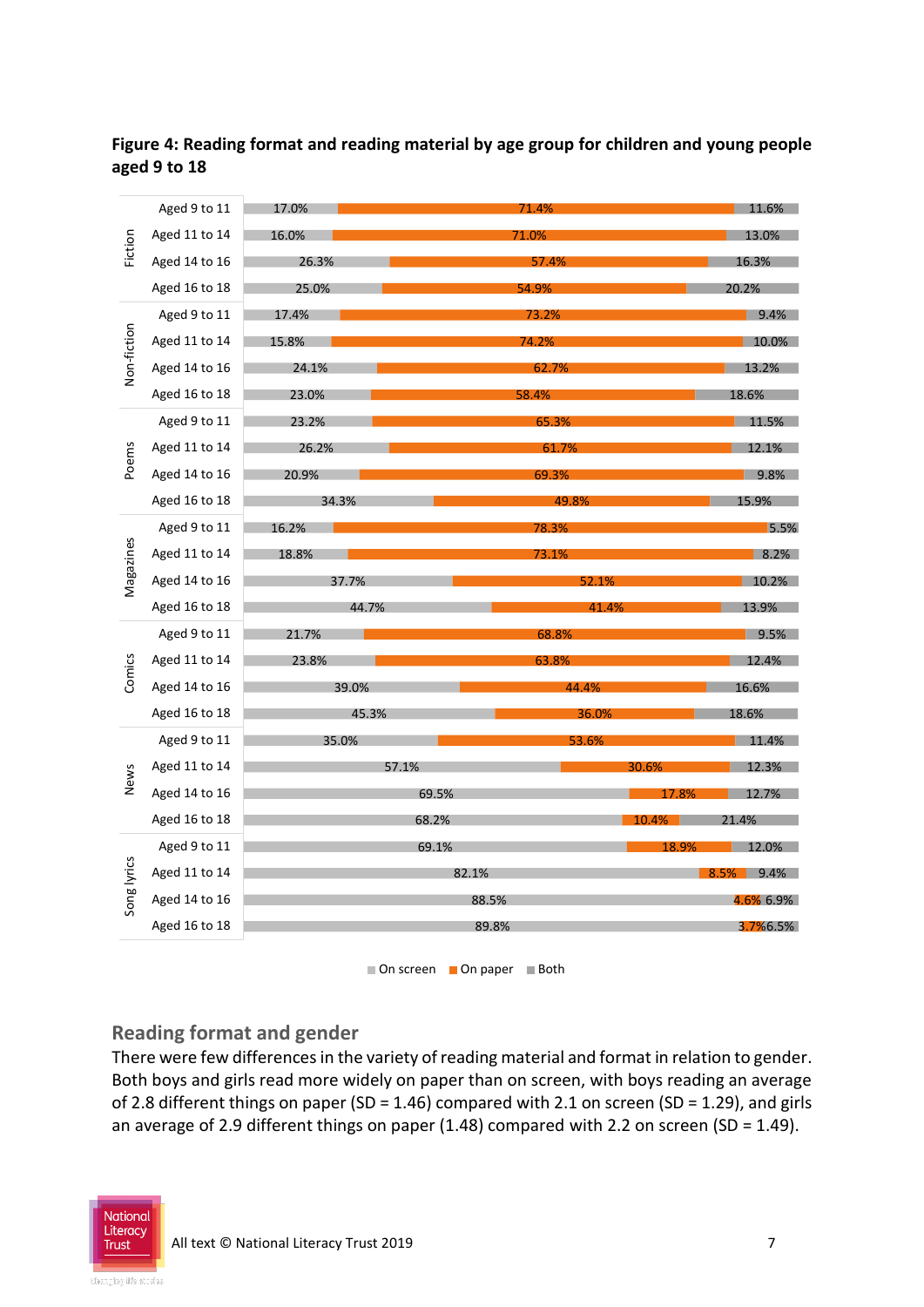While girls are more likely than boys to read a wider range of materials, when we look at the behaviour of those who say that they read particular materials, we can see that similar percentages of boys and girls read these materials either on paper only, on screen only or both (see **Figure 5**). More girls say they read fiction, poems, magazines and song lyrics both on paper and on screen, while more boys read comics both on paper and on screen.





 $\Box$  On screen  $\Box$  On paper  $\Box$  Both

#### **Reading format and disengaged boy readers**

Boys are less likely than girls to say they enjoy reading, and more likely to perform less well in reading assessments. We were therefore interested in exploring any associations between reading format and the least engaged boy readers (please see p. 12 for how we have defined engagement).

We found that boys with the lowest levels of reading engagement are more likely to read a range of materials on screen compared with more engaged boy readers (see **Figure 6**). For example, they are more than twice as likely to say that they read fiction on screen as their more engaged peers (25.4% vs 9.8%).

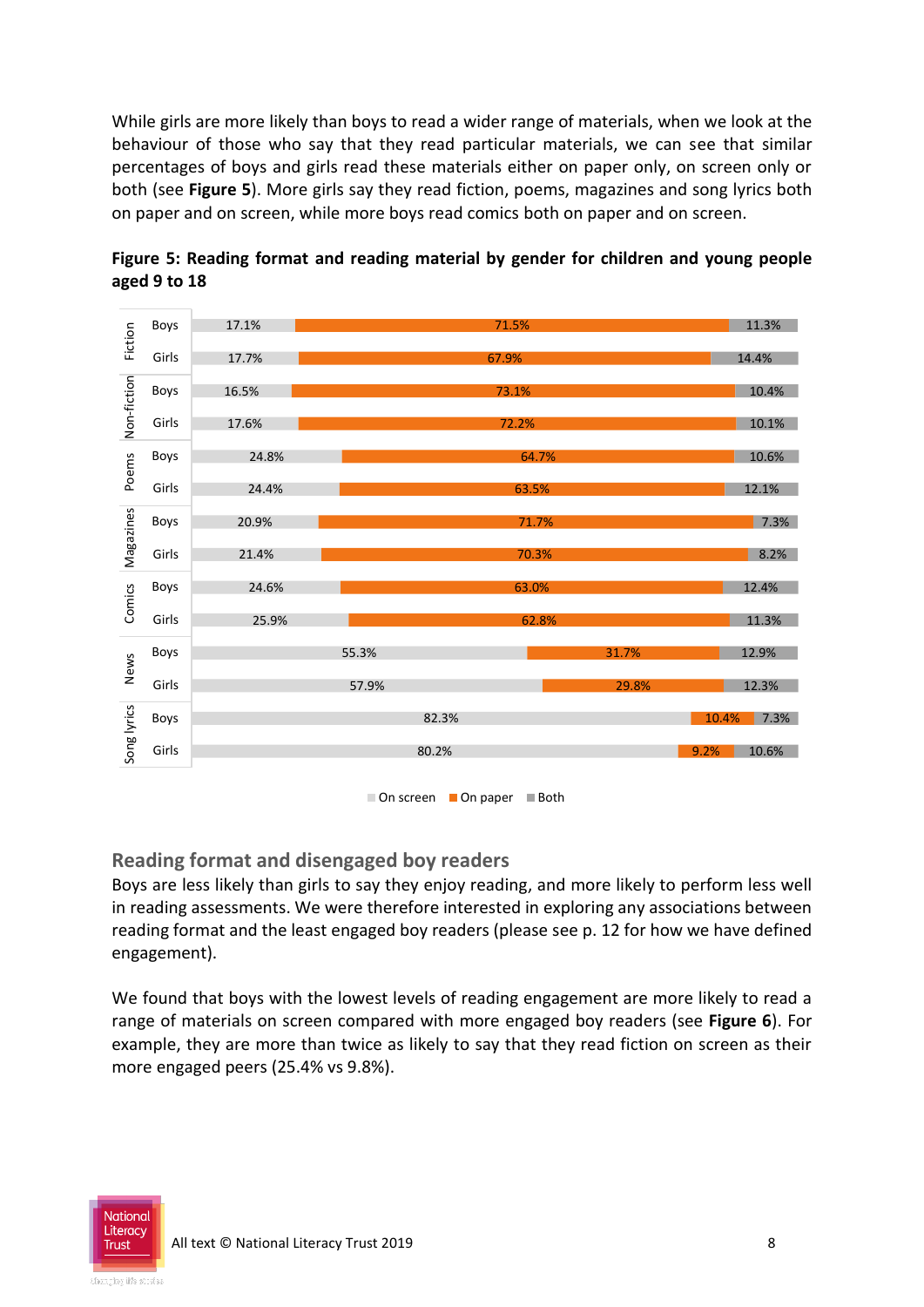**Figure 6: Boys' reading engagement by reading format and reading material – boys aged 9 to 18**

| Fiction     | Low reading engagement     | 25.4% | 68.4% |       | 6.3%           |
|-------------|----------------------------|-------|-------|-------|----------------|
|             | Average reading engagement | 17.3% | 73.0% |       | 9.7%           |
|             | High reading engagement    | 9.8%  | 72.7% |       | 17.5%          |
| Non-fiction | Low reading engagement     | 21.5% | 71.6% |       | 6.9%           |
|             | Average reading engagement | 16.5% | 74.6% |       | 8.9%           |
|             | High reading engagement    | 11.2% | 74.0% |       | 14.9%          |
|             | Low reading engagement     | 24.6% | 68.8% |       | 6.6%           |
| Poems       | Average reading engagement | 25.6% | 65.8% |       | 8.6%           |
|             | High reading engagement    | 20.5% | 63.8% |       | 15.7%          |
|             | Low reading engagement     | 29.5% | 65.1% |       | 5.4%           |
| Magazines   | Average reading engagement | 20.6% | 72.3% |       | 7.1%           |
|             | High reading engagement    | 12.9% | 77.9% |       | 9.3%           |
|             | Low reading engagement     | 33.9% | 56.6% |       | 9.4%           |
| Comics      | Average reading engagement | 25.7% | 62.6% |       | 11.7%          |
|             | High reading engagement    | 15.1% |       | 69.6% | 15.3%          |
|             | Low reading engagement     |       | 67.7% |       | 7.2%<br>25.1%  |
| News        | Average reading engagement | 56.8% |       |       | 30.9%<br>12.3% |
|             | High reading engagement    | 42.8% |       | 38.0% | 19.2%          |
| Song lyrics | Low reading engagement     | 88.0% |       |       | 7.0%5.0%       |
|             | Average reading engagement | 83.1% |       |       | 9.9% 6.9%      |
|             | High reading engagement    | 72.5% |       |       | 12.2%<br>15.3% |
|             |                            |       |       |       |                |



#### **Socioeconomic background**

Pupils who receive free schools meals (FSM), a proxy measure of socioeconomic disadvantage, are slightly more likely than their peers who don't receive free school meals to read a variety of materials (including fiction, magazines, comics, non-fiction and poems) on screen (see **Figure 7**). Conversely, with the exception of poems, non-FSM pupils are more likely to engage with a variety of materials on paper. They were, however, more likely to say that they read song lyrics and news on screen than FSM pupils.

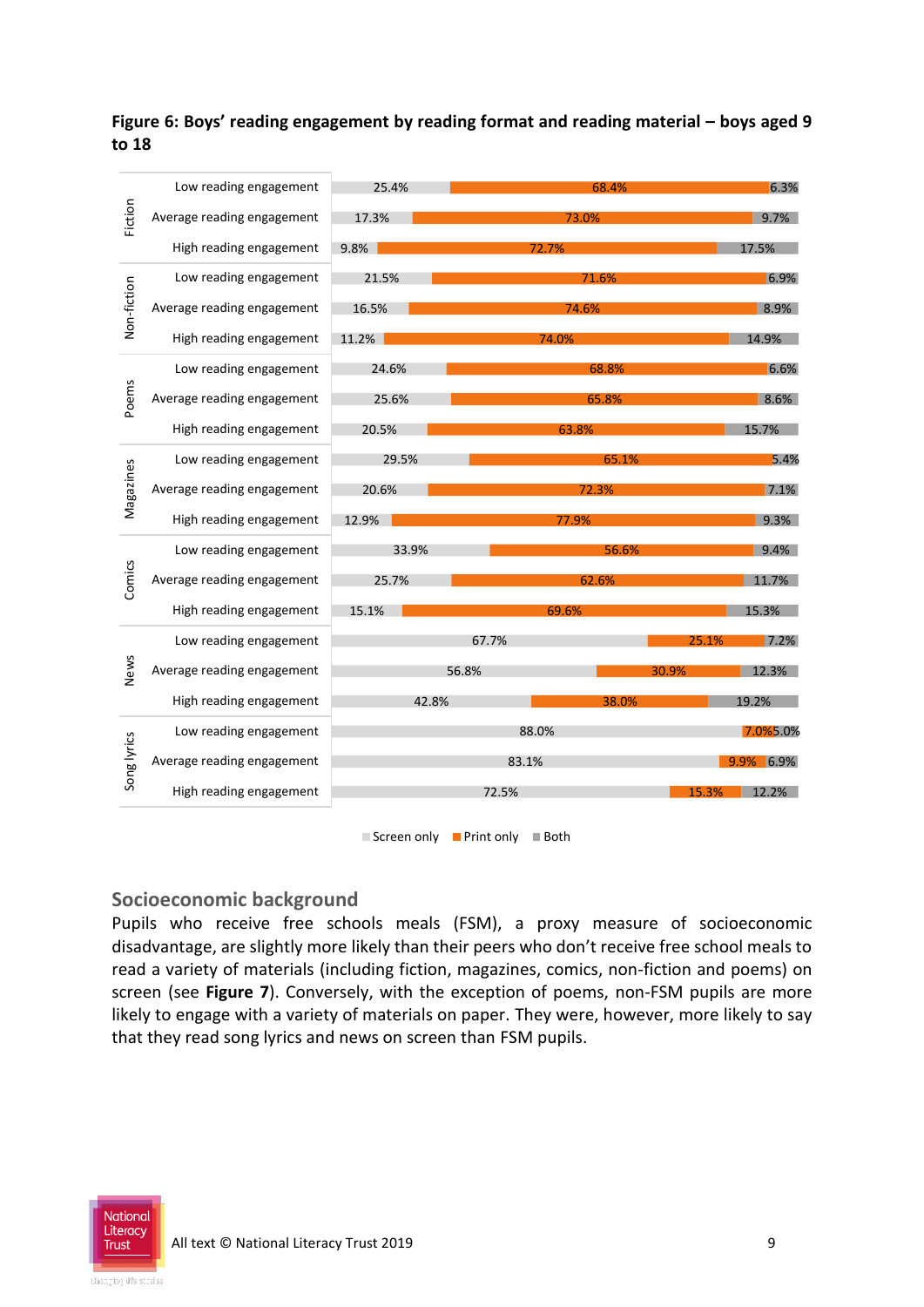

**Figure 7: Reading format and socioeconomic background – children and young people aged 9 to 18**

■ On screen ■ On paper ■ Both

# **Reading format and attainment**

In 2017/18 we had reading skill data for 1,098 pupils aged 11 to 15 who took part in our Annual Literacy Survey. Schools measured reading skill using different assessments, so for consistency we categorised pupils into three groups depending on whether or not they were reading at the level expected for their age: reading below expected level (13.2%), reading at expected level (75.5%) and reading above expected level (11.3%).

**Figure 8** looks at those who read certain materials and how their reading level relates to the format in which they read that material. It shows that those who read below the level expected for their age are more likely to read a range of materials on screen than their peers who read at or above the level expected for their age. For example, over twice as many children and young people who read below their expected level say that they read poems on screen than their peers who read above their expected level (37.5% vs 15.0%).

Conversely, those who read above the expected level for their age are more likely to read a range of materials in both print and on screen than their peers who read below their expected level. For example, it can be seen that over twice as many children and young people aged 9 to 18 who read above the level expected for their age read fiction both in print and on screen compared with those who read below their expected level (23.8% vs 12.9%).

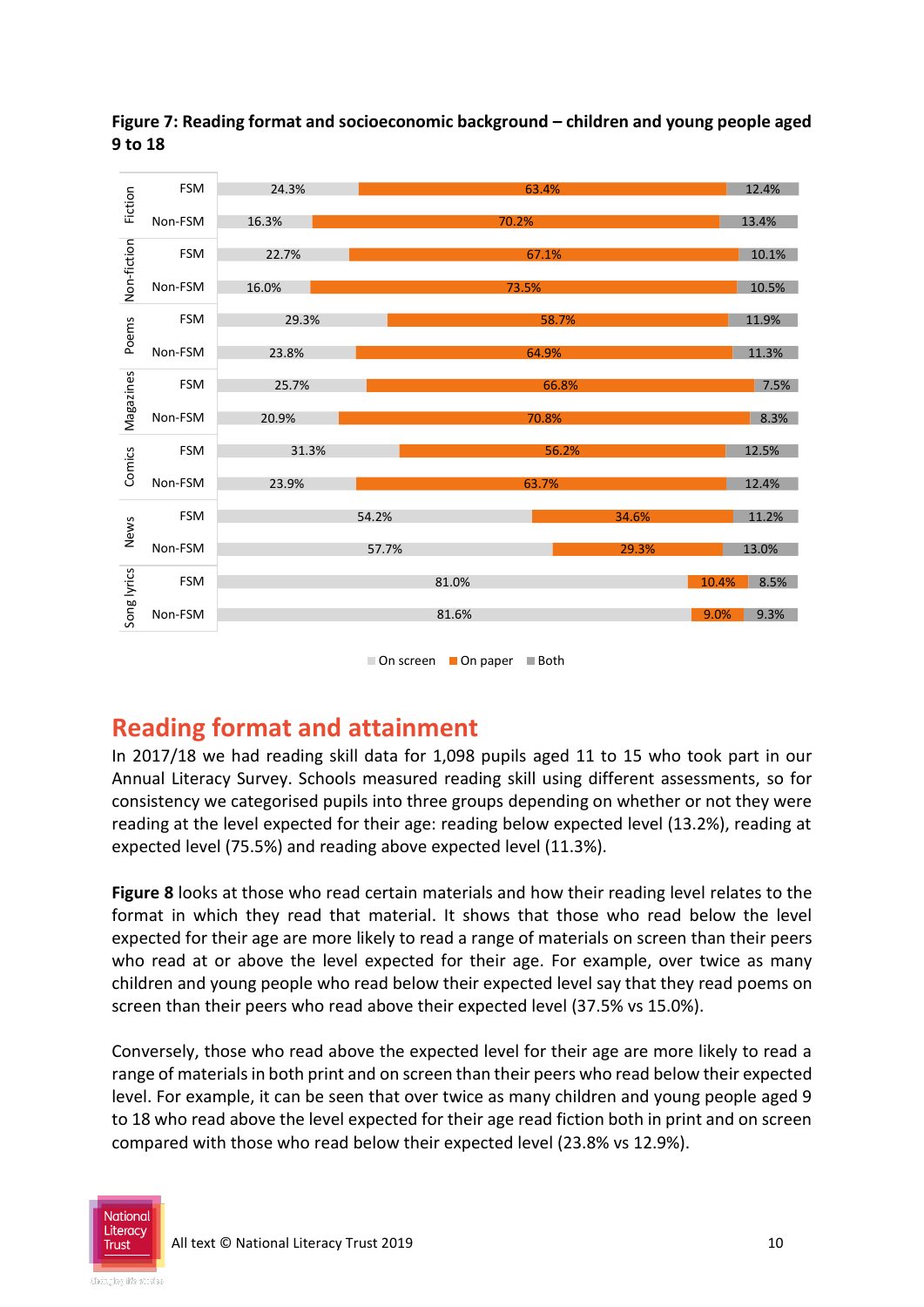#### **Figure 8: Reading format, reading material and reading attainment – children and young people aged 9 to 18**



 $\Box$  Screen only  $\Box$  Print only  $\Box$  Both

### **Reading format and reading enjoyment, attitudes and behaviours**

#### **Reading engagement**

We were also keen to explore how children and young people who are engaged with reading (i.e. those who enjoy reading, read daily outside school and have positive attitudes towards reading) differ from those who are less engaged in terms of their engagement with different formats, to give a more comprehensive picture of the relationships.

To this end, we constructed a variable that summed the responses across all of our reading variables, with positive responses being allocated higher scores (for a total of 42 scores). We then divided the sample into four quartiles to explore how those with low literacy engagement (bottom quartile) fare in terms of their engagement with formats compared with those with high literacy engagement (top quartile)<sup>4</sup>.

<sup>4</sup> Quartiles look at the distribution of responses and divide those into four roughly equal parts. The first quartile (also called the lower quartile) is the number below which lies the bottom 25 percent of data. The second quartile (the median) divides the range in the middle and has 50 percent of the data below it. The third quartile (also called the upper quartile) has 75 percent of the data below it and the top 25 percent of the data above it. In our study, the quartile scores are divided into the following four groups: bottom = 0-26; lower and upper middle = 26.01 to 36.99; top = 37-42.



<u>.</u>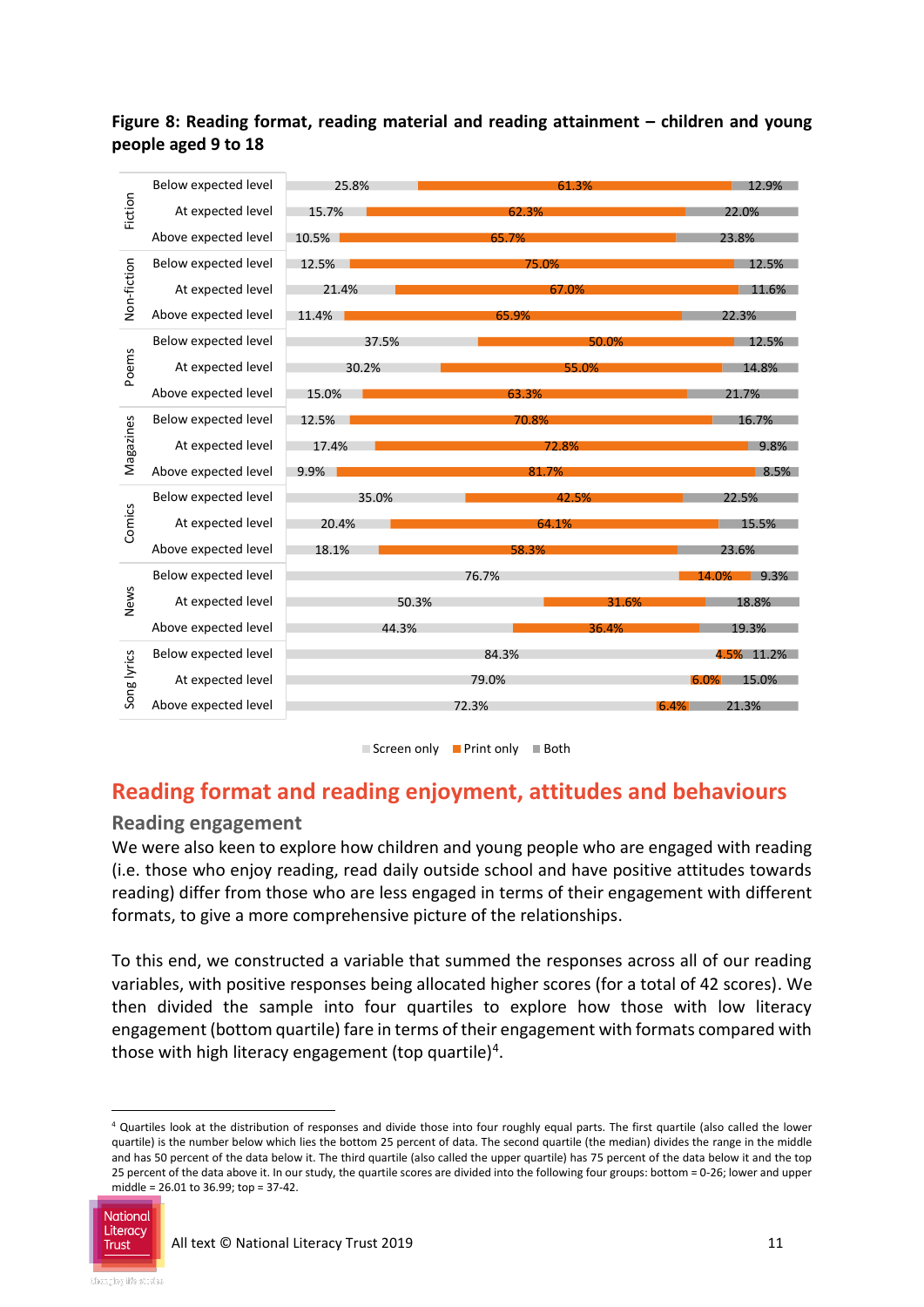Children and young people who have high reading engagement are less likely to read on screen only and more likely to read both on paper and on screen than those who have low reading engagement (see **Figure 9**). Echoing the findings relating to reading attainment, this is particularly evident in relation to materials such as fiction, non-fiction and news, which children with high reading engagement are more than twice as likely to access in both formats than those with low reading engagement.

| Fiction     | Low reading engagement     | 28.2%          | 64.9% | 6.9%           |
|-------------|----------------------------|----------------|-------|----------------|
|             | Average reading engagement | 18.2%          | 70.5% | 11.3%          |
|             | High reading engagement    | 11.4%          | 69.9% | 18.7%          |
| Non-fiction | Low reading engagement     | 23.3%          | 70.0% | 6.6%           |
|             | Average reading engagement | 17.7%          | 73.2% | 9.1%           |
|             | High reading engagement    | 13.2%          | 73.1% | 13.7%          |
| Poems       | Low reading engagement     | 28.1%          | 65.8% | 6.0%           |
|             | Average reading engagement | 26.0%          | 64.1% | 9.9%           |
|             | High reading engagement    | 21.1%          | 63.1% | 15.8%          |
|             | Low reading engagement     | 32.1%          | 61.3% | 6.7%           |
| Magazines   | Average reading engagement | 22.1%          | 70.3% | 7.6%           |
|             | High reading engagement    | 13.9%          | 76.9% | 9.3%           |
|             | Low reading engagement     | 35.2%          | 55.7% | 9.1%           |
| Comics      | Average reading engagement | 27.0%          | 61.4% | 11.7%          |
|             | High reading engagement    | 18.1%          | 67.3% | 14.6%          |
| News        | Low reading engagement     |                | 71.0% | 6.6%<br>22.4%  |
|             | Average reading engagement | 59.1%          |       | 11.8%<br>29.1% |
|             | High reading engagement    | 45.8%<br>36.4% |       | 17.8%          |
| Song lyrics | Low reading engagement     | 88.7%          |       | 5.7%5.6%       |
|             | Average reading engagement | 82.4%          |       | 8.7% 8.9%      |
|             | High reading engagement    | 72.0%          |       | 14.2%<br>13.8% |

**Figure 9: Reading material, reading format and reading engagement – children and young people aged 9 to 18**

 $\Box$  Screen only  $\Box$  Print only  $\Box$  Both

**Enjoyment of reading in relation to reading in print, on screen or both** Our own studies, as well as those by others, have repeatedly highlighted the importance of reading enjoyment in children and young people's reading. Indeed, children and young people who enjoy reading are more likely to say that they read a range of materials both on paper and on screen, while those who don't enjoy reading are more likely to read a range of materials on screen (see **Figure 10**).

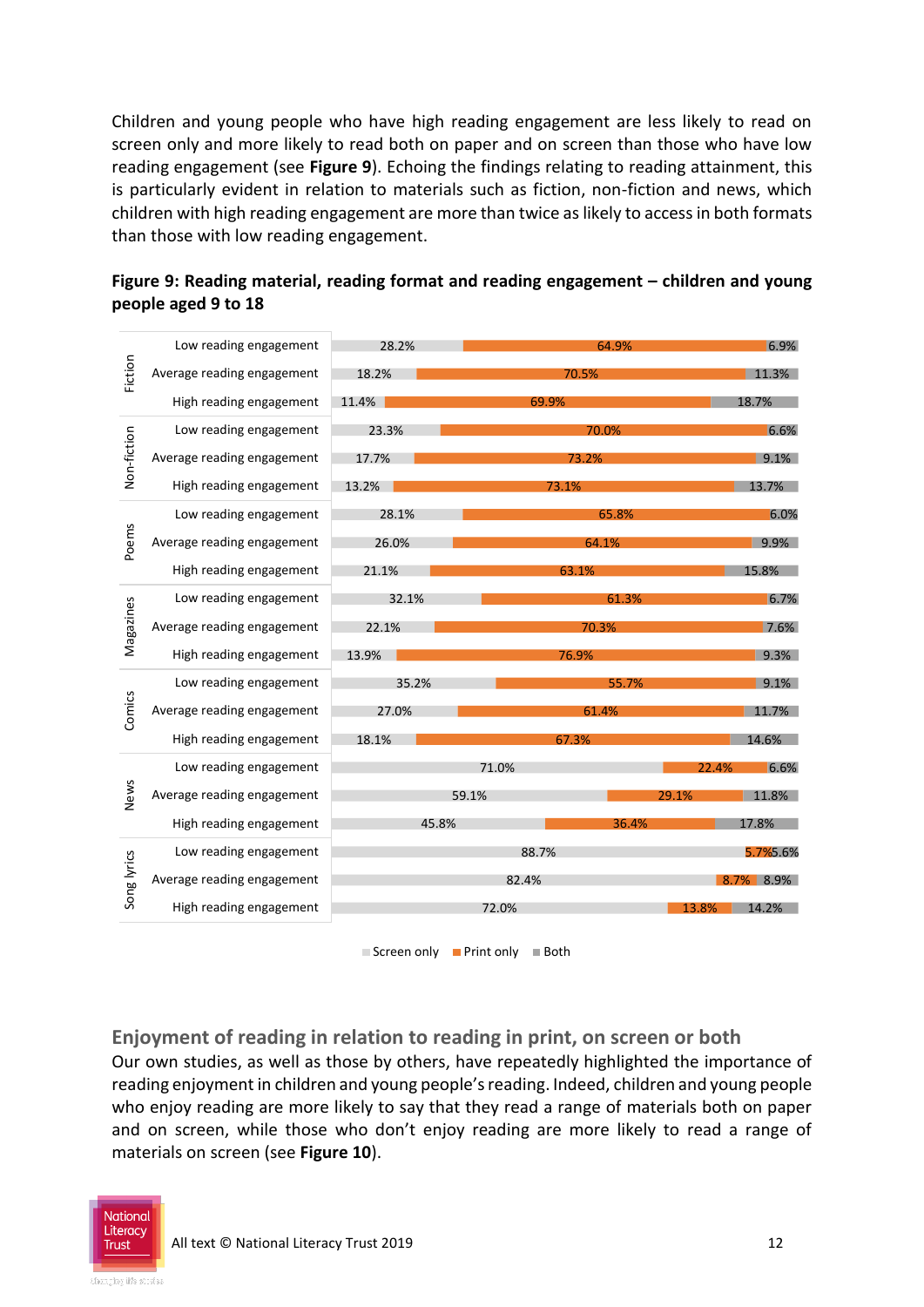

**Figure 10: Reading material, reading format and reading enjoyment – children and young people aged 9 to 18**

■ On screen ■ On paper ■ Both

These findings may simply indicate that children and young people who enjoy reading seek opportunities to read across any format. However, while it might also be surmised that children who don't enjoy reading might potentially prefer to read, when they have to, on screen, the data does not allow us to determine this.

#### **Reading frequency**

We also asked children and young people how often they read in their free time. **Figure 11** shows that children and young people who don't read daily are much more likely to say that they read a range of materials on screen only, while those who read daily are more likely to say that they read a range of materials on screen as well as in print. Those who read daily might simply have greater access to print or on-screen reading materials, however this is beyond the scope of this report.

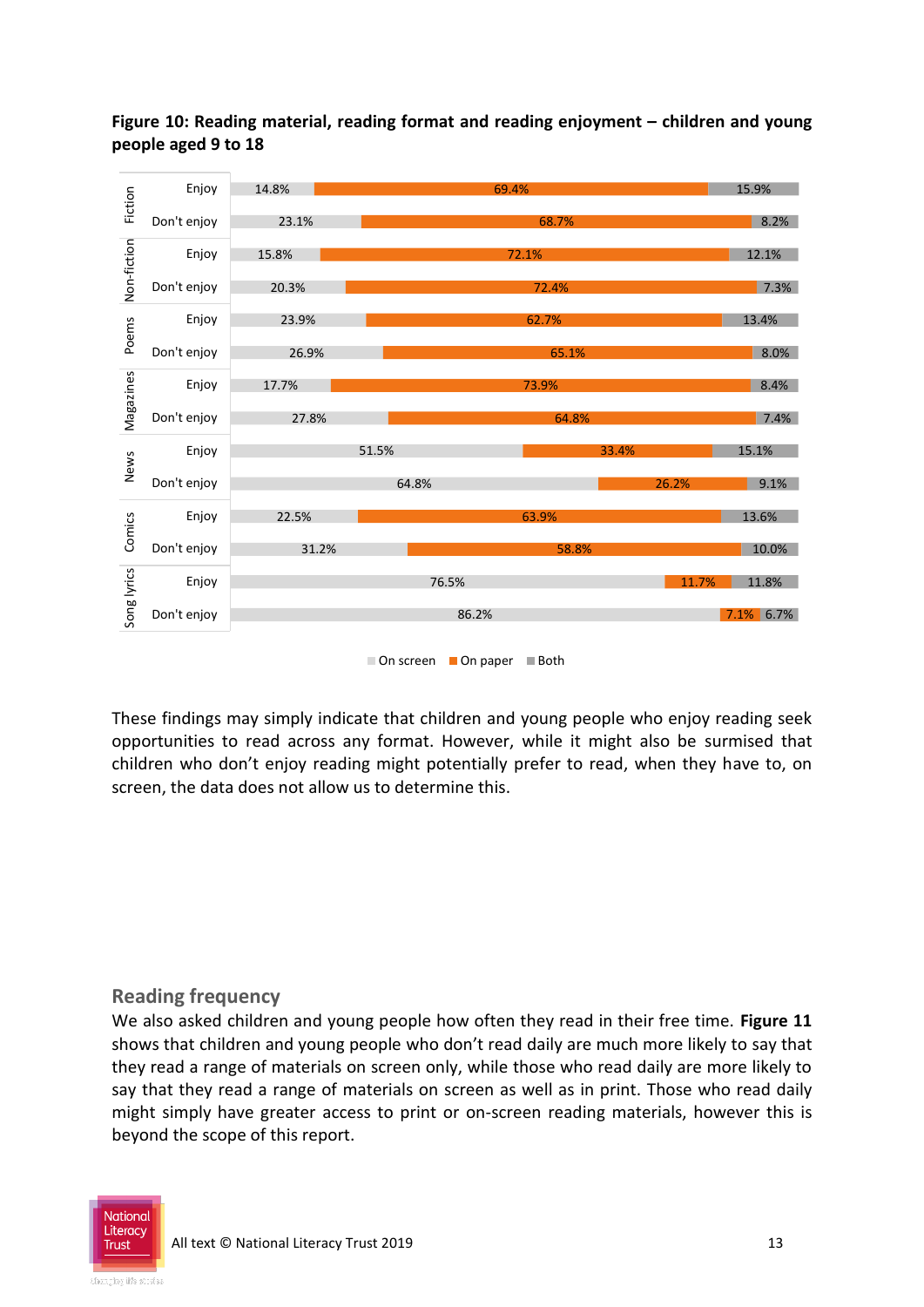

**Figure 11: Reading material, reading frequency and reading format – children and young people aged 9 to 18**

#### **Reading format and reading confidence**

We know that how confident a child or young person feels about their reading is related to their wider reading behaviour. We therefore also asked children and young people to indicate how good a reader they think they are on a scale of 1 to 10, where  $1 =$  not a very good reader at all and 10 = a very good reader.

We then split them into quartiles to see how children and young people with low reading confidence differ from those with high reading confidence in terms of their engagement with different reading formats. Focusing on pupils with the lowest levels of reading confidence, **Figure 12** shows that this group of children and young people are more likely to read a variety of material on screen than those with average or high reading confidence. By contrast, those with high reading confidence are generally more likely to read a range of materials both on paper and on screen.

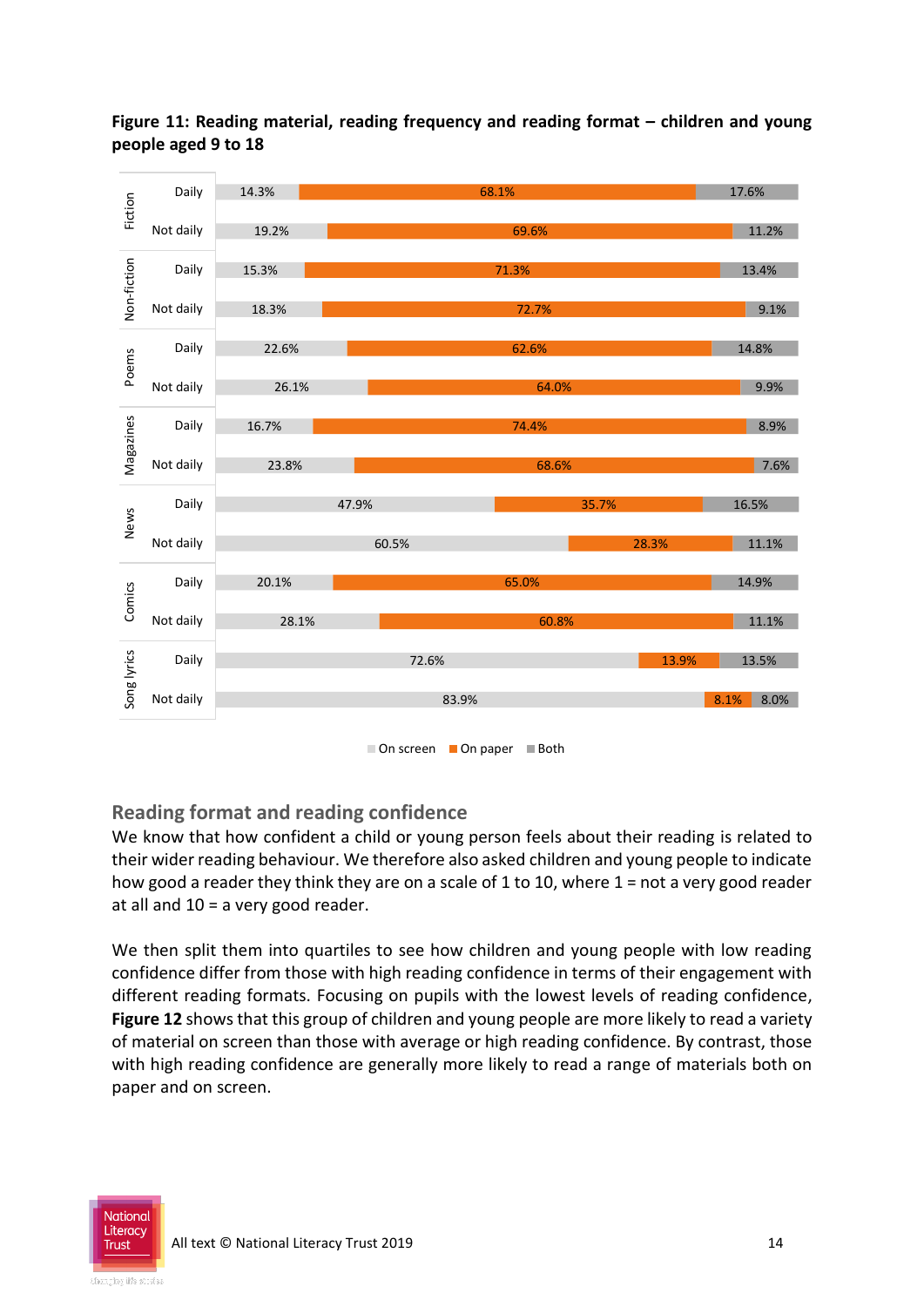#### **Figure 12: Reading format, reading material and reading confidence – children and young people aged 9 to 18**

| Fiction     | Low reading confidence     | 23.3% |       | 9.3%  |               |
|-------------|----------------------------|-------|-------|-------|---------------|
|             | Average reading confidence | 16.2% | 71.0% |       | 12.7%         |
|             | High reading confidence    | 15.0% | 68.1% |       | 16.9%         |
| Non-fiction | Low reading confidence     | 20.7% | 71.7% |       | 7.5%          |
|             | Average reading confidence | 16.0% | 74.0% |       | 10.0%         |
|             | High reading confidence    | 16.3% | 70.5% |       | 13.2%         |
| Poems       | Low reading confidence     | 28.5% | 63.3% |       | 8.3%          |
|             | Average reading confidence | 24.4% | 64.6% |       | 11.0%         |
|             | High reading confidence    | 22.5% | 62.8% |       | 14.7%         |
|             | Low reading confidence     | 25.5% | 68.1% |       | 6.4%          |
| Magazines   | Average reading confidence | 20.9% | 71.6% |       | 7.5%          |
|             | High reading confidence    | 19.1% |       | 70.9% | 9.9%          |
|             | Low reading confidence     | 30.2% | 59.5% |       | 10.3%         |
| Comics      | Average reading confidence | 25.0% | 63.0% |       | 12.0%         |
|             | High reading confidence    | 22.4% |       | 63.3% | 14.4%         |
|             | Low reading confidence     |       | 60.9% | 29.7% | 9.4%          |
| News        | Average reading confidence |       | 59.2% | 28.9% | 11.9%         |
|             | High reading confidence    |       | 50.5% | 33.3% | 16.2%         |
| Song lyrics | Low reading confidence     |       | 83.2% |       | 9.0% 7.8%     |
|             | Average reading confidence |       | 83.5% |       | 7.9% 8.6%     |
|             | High reading confidence    |       | 75.3% |       | 12.3%<br>2.4% |
|             |                            |       |       |       |               |

■ On screen ■ On paper ■ Both

#### **Attitudes towards reading**

Our survey also asked children and young people about their attitudes towards reading, requiring them to indicate their agreement or disagreement with six statements. To explore how reading attitudes are related to the reading of certain materials across print and on screen, we collapsed the six statements into one variable and divided the sample into quartiles to represent those who have low/poor reading attitudes, those who have average reading attitudes and those who have high/positive reading attitudes.

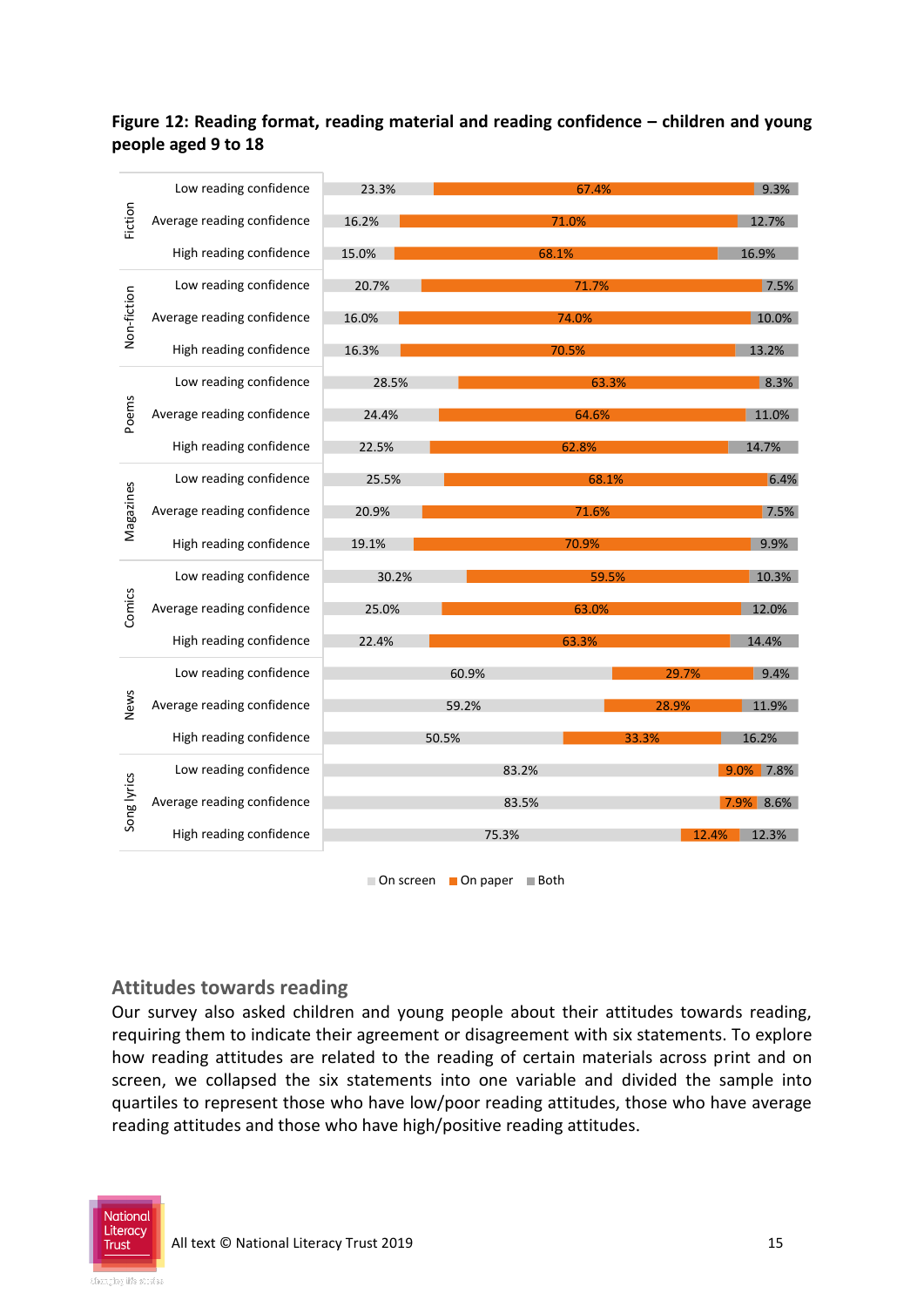As can be seen in **Figure 13**, children and young people who have poor reading attitudes are more likely to read a range of materials on screen compared with their peers who have average or positive reading attitudes. Conversely, those who have positive reading attitudes are more likely to read a range of materials both on screen and on paper. For example, twice as many children and young people who have positive reading attitudes say that they read fiction both on screen and on paper compared with their peers who have poor reading attitudes (16.9% vs 7.5%).

| Fiction     | Poor reading attitudes     | 25.6% | 66.9% |       | 7.5%           |
|-------------|----------------------------|-------|-------|-------|----------------|
|             | Average reading attitudes  | 19.3% | 68.7% |       | 12.0%          |
|             | Positive reading attitudes | 11.7% | 71.4% |       | 16.9%          |
| Non-fiction | Poor reading attitudes     | 21.3% | 71.8% |       | 6.9%           |
|             | Average reading attitudes  | 18.7% | 71.8% |       | 9.5%           |
|             | Positive reading attitudes | 13.3% | 74.1% |       | 12.7%          |
|             | Poor reading attitudes     | 26.6% | 66.4% |       | 7.0%           |
| Poems       | Average reading attitudes  | 26.2% | 63.0% |       | 10.8%          |
|             | Positive reading attitudes | 22.1% | 63.7% |       | 14.2%          |
|             | Poor reading attitudes     | 31.4% | 61.7% |       | 7.0%           |
| Magazines   | Average reading attitudes  | 22.8% | 69.1% |       | 8.1%           |
|             | Positive reading attitudes | 25.6% | 66.9% |       | 7.5%           |
|             | Poor reading attitudes     | 34.4% |       | 56.0% | 9.7%           |
| Comics      | Average reading attitudes  | 27.4% | 60.2% |       | 12.4%          |
|             | Positive reading attitudes | 18.7% | 67.9% |       | 13.4%          |
|             | Poor reading attitudes     | 69.9% |       |       | 7.3%<br>22.8%  |
| News        | Average reading attitudes  | 58.4% |       | 29.4% | 12.2%          |
|             | Positive reading attitudes | 47.8% |       | 35.6% | 16.5%          |
| Song lyrics | Poor reading attitudes     | 88.2% |       |       | 6.0%5.9%       |
|             | Average reading attitudes  | 81.8% |       |       | $9.0\%$ 9.2%   |
|             | Positive reading attitudes | 74.2% |       |       | 12.9%<br>12.9% |



# **Summary and discussion**

Findings from our surveys of children and young people in 2017/18 and 2019 indicate that print remains the dominant reading format across all age groups, with most children reading a variety of materials on paper. However, a higher percentage of children and young people aged 9 to 18 read digitally in 2019 than in 2017/18, with a slight increase in this age group reading fiction, non-fiction and comics in this format. Furthermore, older pupils (those aged 14 to 18) were found to be more likely to read on screen than younger age groups, perhaps in part due to greater access to portable devices such as mobile phones.



 $\Box$  On screen  $\Box$  On paper  $\Box$  Both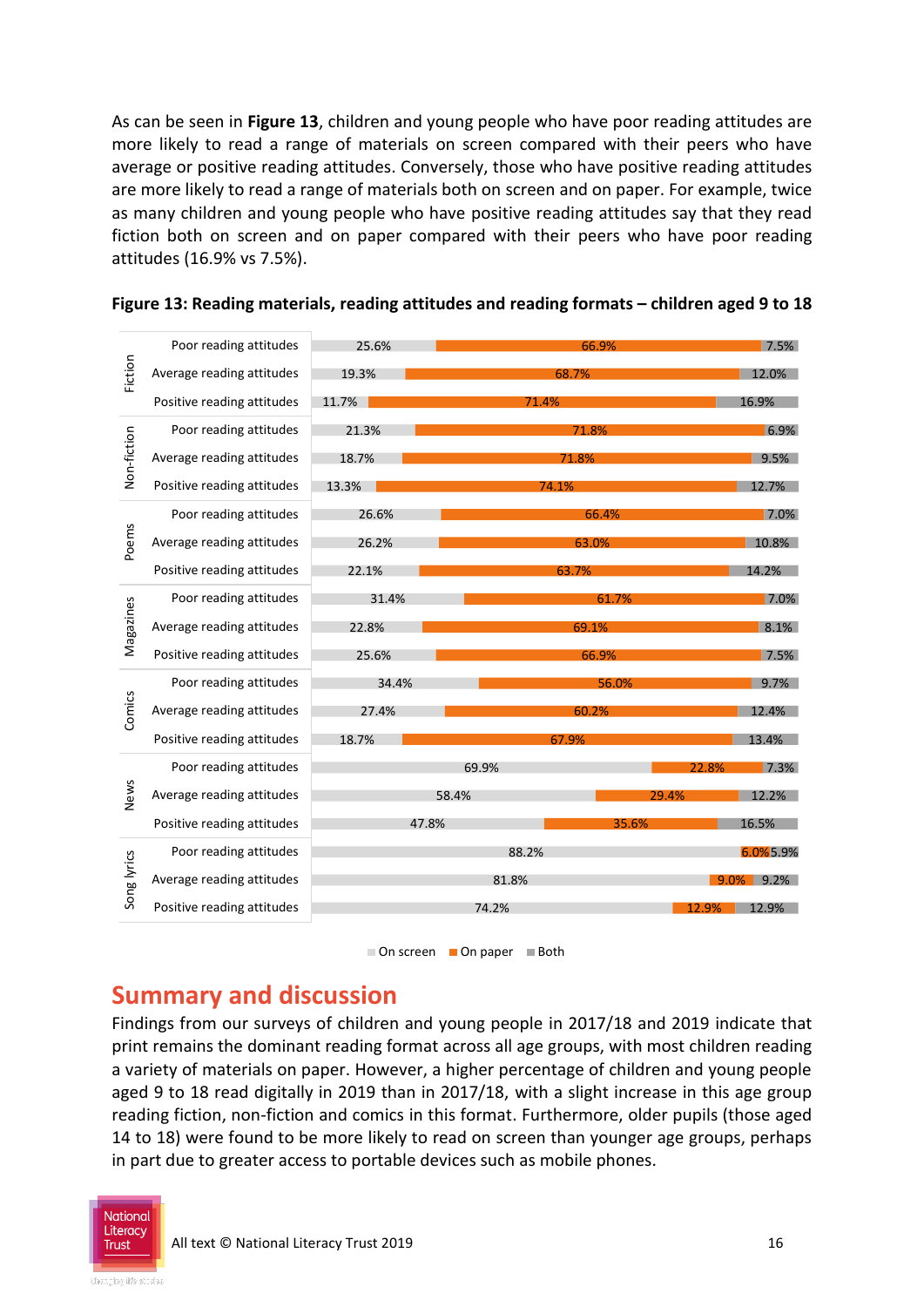While all children read more widely on paper than on screen, girls read most widely across both formats. However, boys with the lowest levels of reading engagement were more likely to say that they read a range of materials on screen when compared to those with high reading engagement. Indeed, they were more than twice as likely to read fiction on screen as their more engaged peers. In addition, children and young people eligible for free school meals were slightly more likely than their peers to read a variety of materials on screen. Further research would allow a deeper exploration of the direction of these relationships; for example, to what extent disengaged boys and those eligible for free school meals might prefer to read on screen, or whether they might read more or less if this format were not available.

While most of the reading done by children and young people in 2019 is still paper-based, **reading both on paper and on screen is associated with higher reading attainment and reading engagement.** This may simply reflect that the most engaged, frequent and confident readers, and those with the highest levels of reading attainment, are those most likely to seek reading material across a range of formats. Nevertheless, it may also suggest that offering children and young people the opportunity to read not just a wide range of materials but also to access them through different formats may hold benefits not just for those children less engaged by print reading but potentially for all readers. Indeed, those who have low reading engagement are more likely than those with high reading engagement to consume these materials on screen. We also know that technology that is used supportively and effectively can provide opportunities to better engage those who are less enthused with reading in the future.